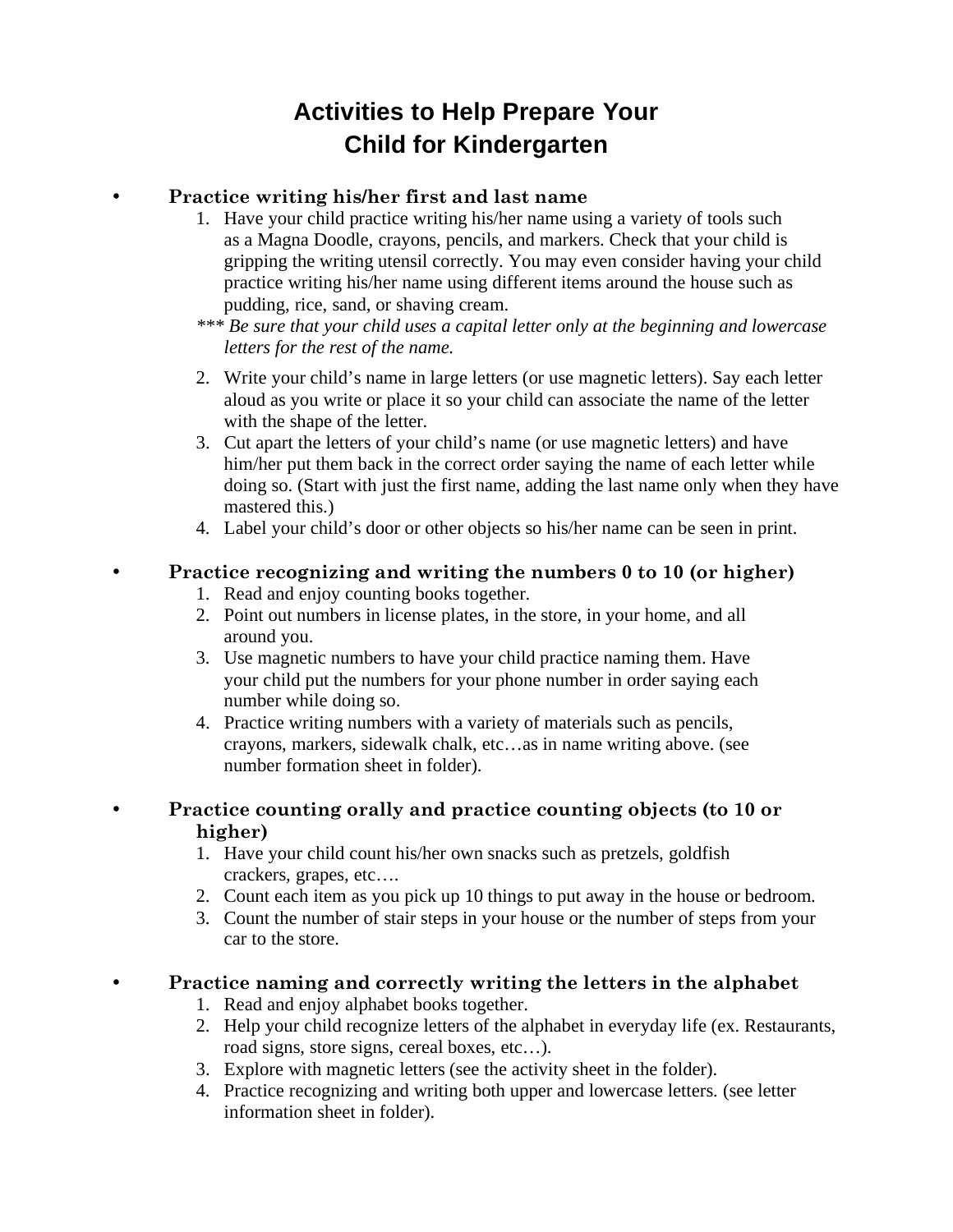#### • **Practice book handling skills**

- 1. Discuss how to open the book from the front. Point out the front of the book versus the back. Discuss the front of the book is where the story begins and the back is where the story ends.
- 2. Discuss how to hold a book so it is not upside down and where to start reading.
- 3. Read with your child on a daily basis.

#### • **Practice recognizing the eight primary colors**

- 1. When your child is coloring, ask what colors were used.
- 2. Have your child draw objects on paper and ask him/her to color the objects in certain colors.
- 3. Have your child sort objects or food by colors such as clothes, blocks, Skittles, M&M's, or Fruit Loops to name a few and then name the colors.
- 4. Discuss colors of things in the world around you such as the sky, the grass, cars, clothing items.
- **Practice naming and drawing the six basic shapes (circle, triangle, square, rhombus, ellipse, rectangle)** 
	- 1. Point out objects in your house or environment that have the basic shapes such as doors, windows, clocks, can tops, kites, etc…
	- 2. Read and enjoy shape books together.
	- 3. Have your child draw the shapes on chalkboards, paper, etc….then cut them out naming each shape while doing so.

#### • **Practice your phone number and address**

- 1. Have your child practice the phone number on a play telephone.
- 2. Make up a rhyme or song to go along with your phone number that your child can remember. Practice it regularly.

#### • **Practice coloring within the line and cutting on the lines**

- 1. Have your child cut out coupons.
- 2. Have your child cut out pictures from old magazines of things that he/she is interested in.
- 3. Have your child draw simple objects with some detail (including "self, family, house, and pets).
- 4. Explore coloring with a variety of resources including markers, crayons, chalk, and paint.